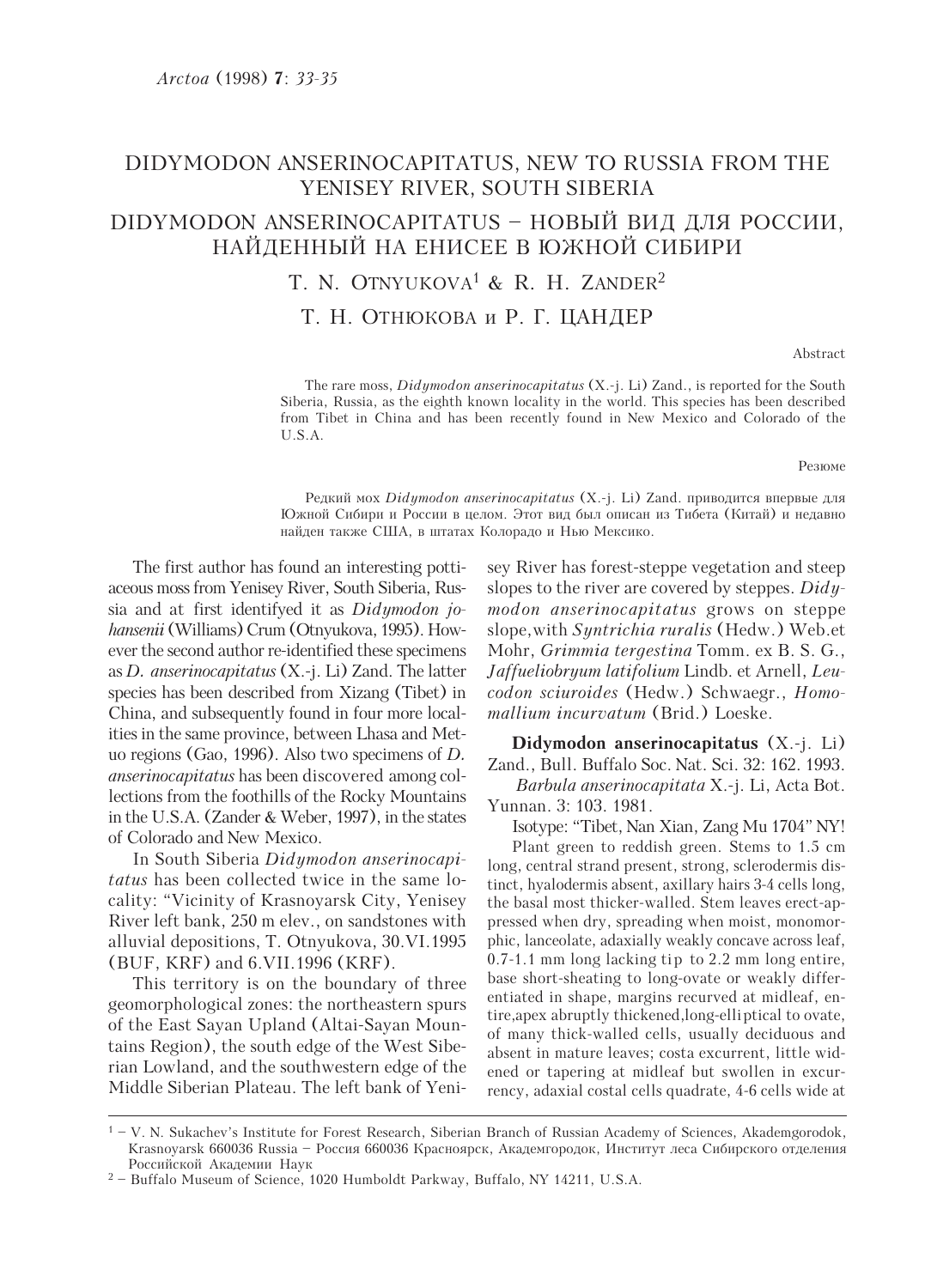

Fig. 1. Didymodon anserinocapitatus (X.-j. Li) Zand., from Siberian collection: 1-7 – leaf cross sections; 8 – cross section of propagulum in lower part; 9 – outline of propagulum in widest part; 10-12 – leaves; 13 – stem cross section;  $14$  – cells of leaf base. Scale bars: 1 mm – for 1-9, 13-14; 100  $\mu$ m – for 10-12.

midleaf, epidermis present on both sides, guide cells in 2 layers, dorsal stereid band weak, ventral band absent or weak, hydroid strand sometimes present; basal laminal cells differentiated medially, walls thin; upper laminal cells 8-10 mm wide, 1:1, papillae essentially absent, lumens angular, walls thin, weakly, convex on both sides, unistratose except in deciduous apex; basal cells quadrate to rectangular. Sexual features and sporophyte unknown. Upper lamina KOH color reaction reddish orange.

The above diagnosis was based on collections from different areas. The Siberian specimens (illustrated in Fig. 1) are small in size, 0.7-1.0 cm long, dark, brown-green to reddish-brown, turfs loose, stems erect, single or branching at the base. The leaf's apical propagulum is usually widest below the middle as in the Tibetan material, but unlike the New World material which has generally short-elliptical propagula.

Didymodon johansenii is similar in having swollen, deciduous apex (see Savicz-Ljubitzkaya

& Smirnova, 1961; Abramov & Abramova, 1983). However it differs in upper laminal cells larger, 13-15 μm wide, and guide cells in only a single layer, whereas in *D. anserinocapitatus* upper cells 8-10 μm wide, and guide cells are in two layers (Zander, in press). D. johansenii differs also in costa narrow and weak in lower part of leaf and gradually broadening in the upper part, excurrent and forming a cylindrical propagulum which is sometimes constricted medially once or twice. The costa of D. anserinocapitatus is rather strong and thick in the middle of leaf, gradually narrowing towards the apex, and when running up the apex abruptly broadens into a lanceolate propagulum.

#### ACKNOWLEDGEMENTS

We thank Dr. Benito Tan for translation of the Chinese literature. Dr. V. L. Koshkarova and Mr. M. L. Makhlaev kindly provided the literature on geomorphology of Siberia.